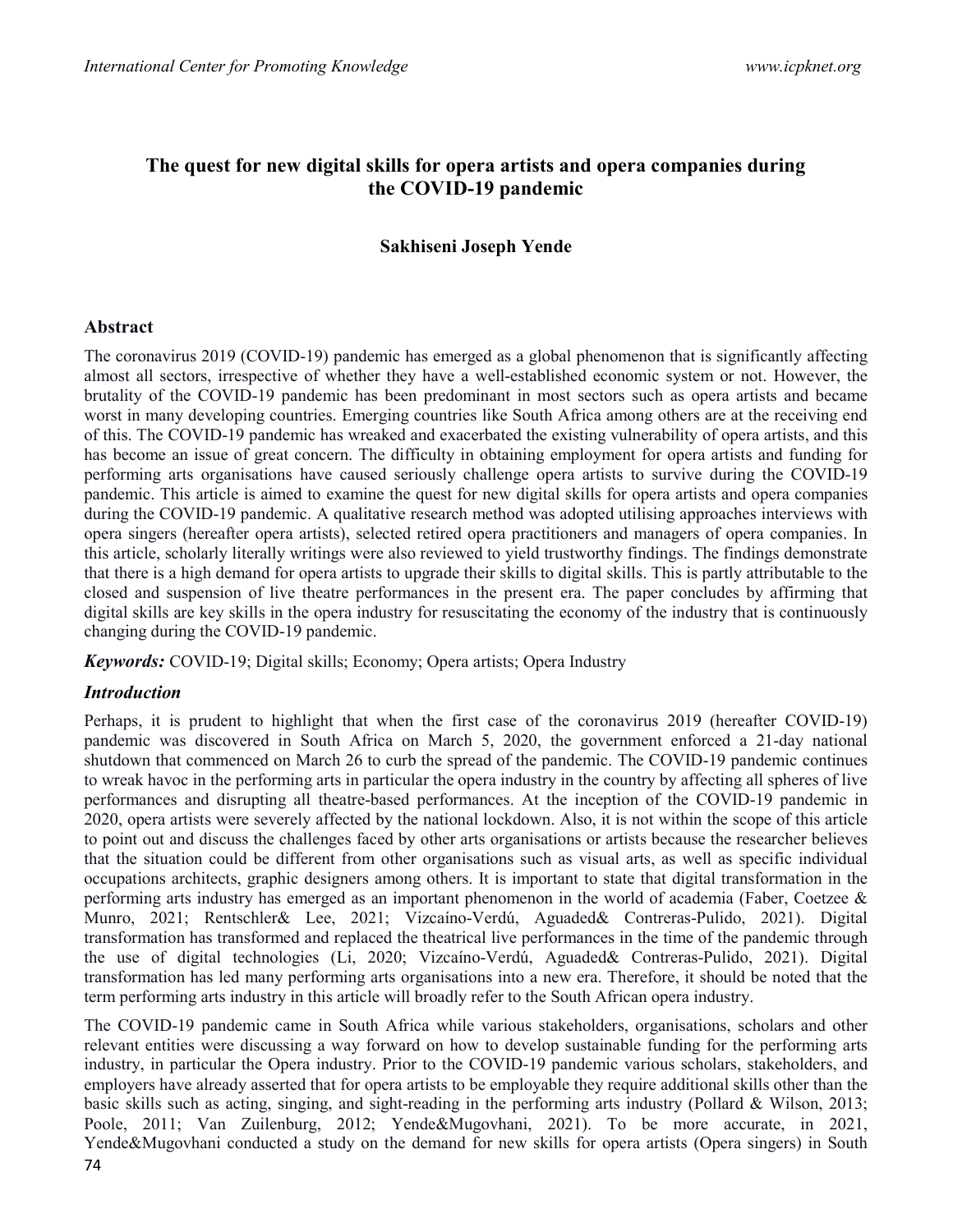Africa. The primary objective of their article was to investigate the curricula versus student job readiness and/or employability in the performing arts (opera) industry. In other words, Yende&Mugovhani (2021) sought to understand how relevant were performing arts courses to the industry for which the students are trained or produced?

The findings of their study revealed that the majority of performing arts graduates do not easily find employment due to the lack of business (entrepreneurial) skills, marketing skills, and administrative skills, among others (Yende&Mugovhani, 2021). Also, a study conducted by Van Zuilenburg (2012) Yende (2017) demonstrate that the above-mentioned skills are fundamental for the employability of opera artists and the opera industry. However, basic skills such as entrepreneurial skills, marketing skills, and administrative skills are no longer sufficient due to the restrictions that are brought by the COVID-19 pandemic (Webb, 2021; Faber, Coetzee & Munro, 2021; Yende, 2021). The demand for digital skills in the opera industry during the COVID-19 pandemic has become an area of concern in South Africa, as well as across the globe.

This article was propelled by the growing awareness among scholars that digital transformation will be fundamental to ensuring the survival of the opera industry during the COVID-19 pandemic (Faber, Coetzee & Munro, 2021; Rentschler& Lee, 2021). When the COVID-19 pandemic was declared a global disaster, all venuebased sectors such as cinemas, performing arts, live music, museums and festivals had to move to online streaming or platforms to meet the demand caused by the lockdown (Yende, 2021). Scholars such as Faber, Coetzee &Marth Munro (2021); Rendell (2021) highlight that virtual performances and online streaming have become necessary for both the performing arts industry and opera artists to keep them continue to operative during the lockdown when audience sitting-based performance is not possible. Even though virtual performances and online streaming were perceived as a key to ensuring that the theatre industry and opera artists continue to survive during the COVID-19 pandemic, however, virtual performances and online streaming seem to demand a new set of skills that will make both the theatre industry and opera artists to face the challenges that are increasingly affecting the normal way of performance. More recent studies Trubnikova&Tsagareyshvili (2021); Rambarran (2021); Yende (2021) show that there is a demand for digital skills such as digital marketing, virtual performances and online streaming for opera artists. Although there is extensive literature on the impact of the COVID-19 pandemic in South Africa and across the globe (Faber, Coetzee & Munro, 2021; Trubnikova&Tsagareyshvili, 2021), limited attention has been given to studying the implications of the COVID-19 pandemic in South African performing arts industry and challenges experienced opera artists in particular.

This study was motivated by an existing study by Park (2021); Yende (2021). Yende paper highlights that it is important for opera artists and the opera industry to acquire digital skills as part of their careers. Furthermore, Yende (2021) agrees that skills such as entrepreneurial skills, marketing skills, and administrative skills require to be incorporated with digital skills such as digital marketing, video editing, virtual performances, managing online platforms and online streaming among other skills. These skills are in demand in the performing arts industry as the world is shifting to digital performance. In this context, digital skills were deemed as fundamental skills for the performing arts industry and artists. In addition, skills such as digital marketing skills, video and sound editing, as well as learning how to monetise their offerings in a virtual environment play an important role in placing artists in a better position to continue with their performance in the era of the COVID-19 pandemic (Faber, Coetzee & Munro, 2021).

In light of this, there is a necessity to examine the quest for new skills for opera artists in the midst of the COVID-19 pandemic. Therefore, in the current article, the researcher focuses on specific questions that originate from the literature on the demand for digital skills for the performing arts industry and opera artists in South Africa.

## Research questions

In this article, the researcher addresses specific primary questions that seek answers and give more clarity on the ongoing crisis:

- i. What are the challenges faced by the opera industry with the digital skills in South Africa?
- ii. What are the benefits of adapting to online streaming performances for the opera industry?

# Theoretical framework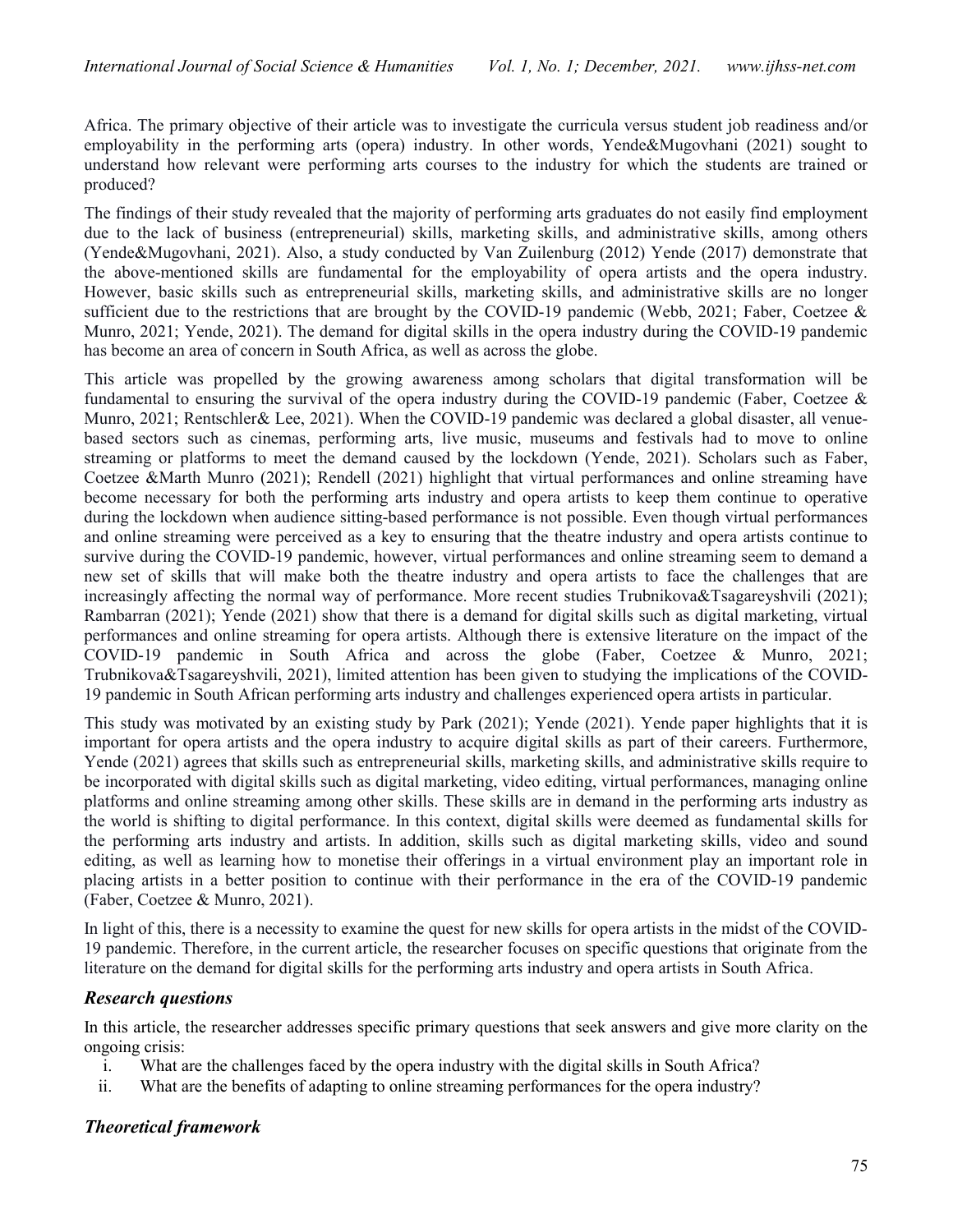There have been growing conceptual and theoretical debates concerning the nature of digital skills in the performing arts industry worldwide (Imran, Shahzad, Butt &Kantola, 2021). The analysis of this article adopts digital transformation that is framed and grounded within the larger question of the importance of acquiring new digital skills in the opera industry. As already outlined above, the question of the importance of acquiring new digital skills in the opera industry is one that has continued to define and transform the opera industry in South Africa. In this analysis, the article employed digital transformation theory to argue that digital technologies are essential in this opera industry for opera artists may be approached as a vital instrument to attract new audiences while retaining and increasing the loyalty of the existing audience (Imran, et. al, 2021; Jones, 2016). The theory of digital transformation examines how digital transformation is experienced, with a specific focus upon certain members of the opera industry, and uses the concept of digital technology as a lens through which digital transformation can be understood (Ford &Mandviwalla, 2020; Yende, 2021). Weinberg, Otten, Orbach, McKenzie, Gil, Chisholm &Basuroy (2021); Trubnikova&Tsagareyshvili (2021) highlight that the process of digitisation of the opera industry is critical for various reasons include the stability of the theatre. Hence, Trubnikova&Tsagareyshvili (2021:7) states that:

From the point of view of integrating new instruments in the operatic show and using them for promoting the cultural product, the respondents see these instruments as a positive influence on modern perception of opera.

Most scholars view digital transformation as a fundamental instrument for promoting and preserving operatic theatre during the COVID-19 pandemic era (Ford &Mandviwalla, 2020; Imran, et. al, 2021). It is inevitable that there exists an imperative nexus between digital transformation and online streaming performances to enable the opera industry and opera artists to improve, as well as better their products and services audiences. In the argument of this article, the increase of online streaming performances have been demanded the opera practitioners and the industry to have additional skills such as digital marketing and strong digital facilities for virtual excursions to opera halls, as well as for promoting live opera.

## Methodology

A qualitative research method was adopted in this article whereby the researcher followed a phenomenological technique, by interpreting the meaning the intervention had for the opera artists, practitioners and managers of opera companies who participated in the study (Thorne, 2000; Padgett, 2016). From an epistemological viewpoint, phenomenology is grounded in a paradigm of personal knowledge and subjectivity. Perceptions and interpretations led to an in-depth understanding of the motivations and actions of the opera artists, retired practitioners, and managers of opera companies over a year of this study as they adapt to digital technologies for their performances (Lichtman, 2012).

In this article, snowball and purposive sampling were used, as all the participants were known by the researcher and located in Western Cape province and Gauteng province where the researcher had easy access (Thorne, 2000). In this article, ten opera artists participated in the study (with no specified gender and race), ranging in age from 25 to 41 years. Five practitioners were selected in this article to participate to obtain their perception about digital technologies in particular online performance in the opera industry and lastly, three managers of opera companies were selected to acquire their experiences and challenges with digital technologies in performances.

Data were collected from (1) unstructured open-ended conversational mask-to-mask interviews with the selected participants (Nakahama, Tyler & Van Lier, 2001); (2) field notes taken during the interviews; (3) reviewing scholarly writings such as journal articles, book chapters, books, and theses to yield trustworthy findings. As already mentioned, qualitative data were collected from the interviews and thematic analysis was adopted to accurately identify emergent themes or topics that are discussed in the 'Findings and discussion' section of this article.

# Ethical clearance

In this article, the researcher obtained a necessary ethical approval letter and the clearance number is HDC REC04/2021. Also, letters of consent were attained from the selected participants in the study. All the participants were informed about the nature and purpose of the study prior to the mask-to-mask interviews.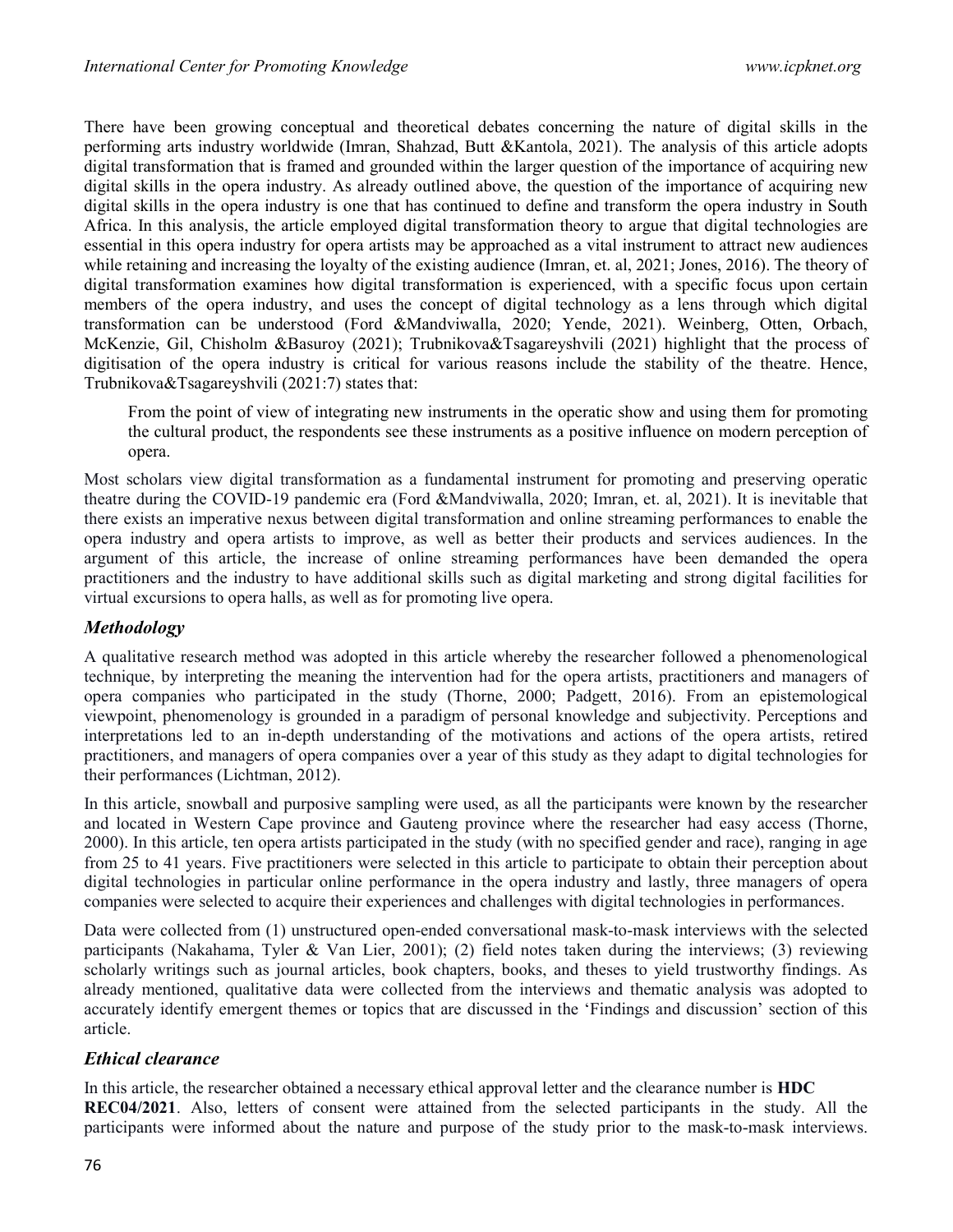Signed informed consent was obtained from each participant in the study. In this article, participants all participated voluntarily and the researcher ensured that their privacy, anonymity, and confidentiality is honoured.

# Significance of this study

The article is critical as it explores the new skills demanded by the digital technologies in the opera industry for promoting online streaming performance in the midst of the COVID-19 pandemic. Furthermore, this study reviews the importance of digital transformation and its values are justified because it seeks to promote and preserve opera as an art form. The study is, therefore, important as it may lead to new insight into the importance of digital technologies. This study may also act as a tool for enlightening opera artists, and the opera industry in general to seek ways of acquiring digital skills to ensure that they function during the pandemic. This is likely to be achieved because scholarly literature helps to bring insights on how the traditional live performance can be transformed to online streaming performance without losing the essence of opera.

# Results

Perhaps it is prudent to foreground this section by identifying some of South Africa's opera companies that are still in operation up-to-date, and these include Cape Town Opera, Johannesburg Opera and Opera Sempre (private company), to name a few. These have attempted to produce a substantial series of production and concerts during the COVID-19 pandemic. However, due to the new technological shifts opera artists and opera companies are required to possess some digital skills such as online marketing, social media advertising and managing a YouTube channel. These skills are recognised as the most suitable and direct skills to ensure that the opera industry functions well during the pandemic era. The findings presented in this article are common themes that emerged from the four selected, namely opera artists, retired practitioners and managers of opera companies. The findings of this article were also complemented by scholarly literary writings. The findings are divided into three major themes, namely:

- a) Perception of the opera artists
- b) Practitioners' perception
- c) Managers of opera companies' perception of the online streaming performances.

Finally, the findings of this article responded to the three research questions that arose in this article and were all answered using the literature gathered in this article. The research questions are as follows:

- 1. What are the challenges faced by the opera industry with digital skills in South Africa?
- 2. What are the benefits of adapting to online streaming performances for the opera industry?

#### Perceptions of the opera artists on digital skills

Like many other opera artists from various countries across the globe, South African opera artists battle to transition from traditional live opera to online streaming performance due to various reasons. Opera artists' postulations revealed that that online streaming performance demands some digital skills which most of them do not possess. While the majority of freelancing opera artists agreed that adapting to digital technologies are important for them. Some participants perceive online streaming performances as a saving platform for them because during the COVID-19 pandemic their revenues did not come from live performances, but through online streaming performances.

One of the opera artists said:

As freelancing opera singers, in today's real-world COVID-19 pandemic, digital technologies are important for crucial to continue with our small concerts via online platforms.

Another opera artist highlighted:

Even though online streaming performances are crucial for us as opera singers, however, online streaming performances demand digital skills which most of us do not possess. In that sense, I think problematic and have increased vulnerability.

An opera artist proclaimed: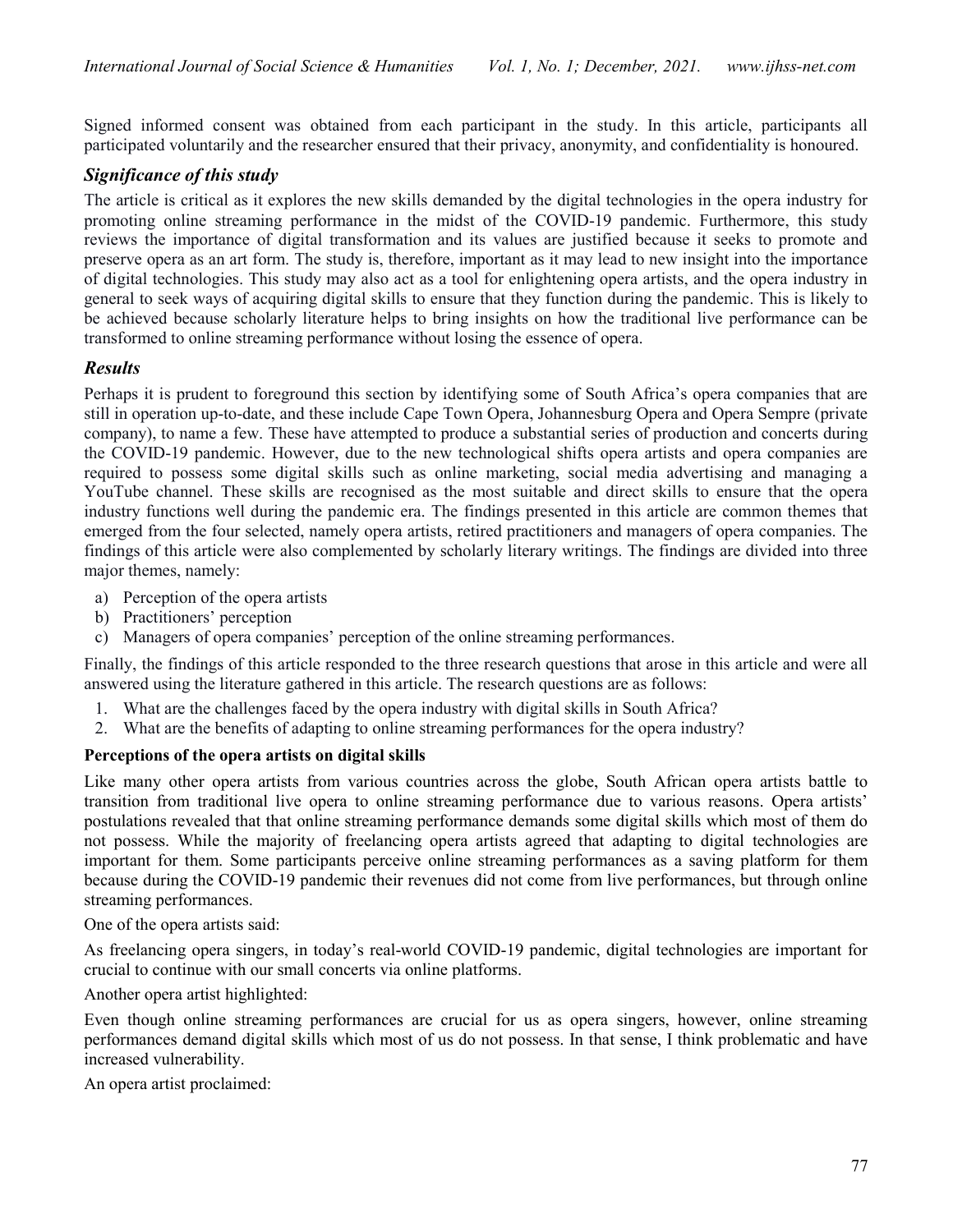Our challenges include platforms such as Zoom, YouTube fatigue that affects our performances and viewers. We had to manage with Zoom and YouTube time lag, and employ mobile phones, invention skills and internet disruption.

A freelancing opera artist stated:

With the online streaming performances, it is easier for us as artists to sell tickets and generate some revenue for form online streaming concerts.

Most opera artists found it difficult to bridge from traditional performances to online streaming performances during the COVID-19pandemic, and many of them are very frustrated. This shows that the basic attributes of skills that opera artists are not sufficient to survive the COVID-19 storm. Some freelancing opera artists have also agreed that virtual platforms have aided to generate some source of income during these perilous times. It was remarkable that both the freelancing opera artists and full-time opera artists expressed the same view with digital kills. Opera artists expressed that digital skills such as self-curating or co-curating their work online, creating an opportunity for the agency for artists are critical in this era.

#### Practitioners' perceptions in the online streaming performances

Practitioners have agreed that the collapse of the live theatre industry affected not only artists but the various artist who work alongside them. This includes everyone from sound engineers, stage managers, directors, and equipment companies – and not to mention all the venues and the staff they employ. Practitioners stated that during the first national lockdown many artists globally could not get into a theatre for rehearsals. During the height of the coronavirus crisis in South Africa, it became noticeable that there is a major gap between established opera artists and freelancing opera artists. Most freelancing opera artists across the globe continue to be vulnerable as the COVID-19 continues to wreak devastating havoc in the industry.

One of the practitioners alleged:

But online streaming performance is not uncomplicated. For instance, in wealthier countries, where internet access, data and electricity are abundant and affordable, online streaming performances are well successful. However, in developing countries such as South Africa online streaming performance, comes at a much higher cost – and increased vulnerability and inequality.

Another practitioner also revealed:

Opera companies that have turned into digital platforms were and are able to continue with the performances and attract new audiences through the online market.

While another practitioner stated:

In South Africa, online streaming performance is difficult for all artists and companies as we are facing a high level of electricity and internet connectivity issues that frustrate the online streaming performances.

#### Managers of opera companies' perceptions on the online streaming performances

The following are the summarised findings from the participants who have agreed that in the opera industry, digital technologies are realised as a robust driving force of online streaming and growth of the economy in the industry. Participants have mentioned that the opera industry has an opportunity to self-determine their professional status through online streaming performances on the internet. One of the managers of opera companies stated:

I think it is clear that online streaming performance has become a key driver for the growth of the industry of performing arts, in the particular opera industry.

Manager of the opera company explained:

I think switching to online streaming performances for us as opera companies have been difficult due to internet connectivity but at the same time effective as we can attract new audiences as well as increase the constant ones.

Another manager of the opera company explained:

I think a challenge with online steaming performances for opera companies is the demand for new digital skills that cause serious threats in our functioning and not to mention the issue of electricity and the high cost of data.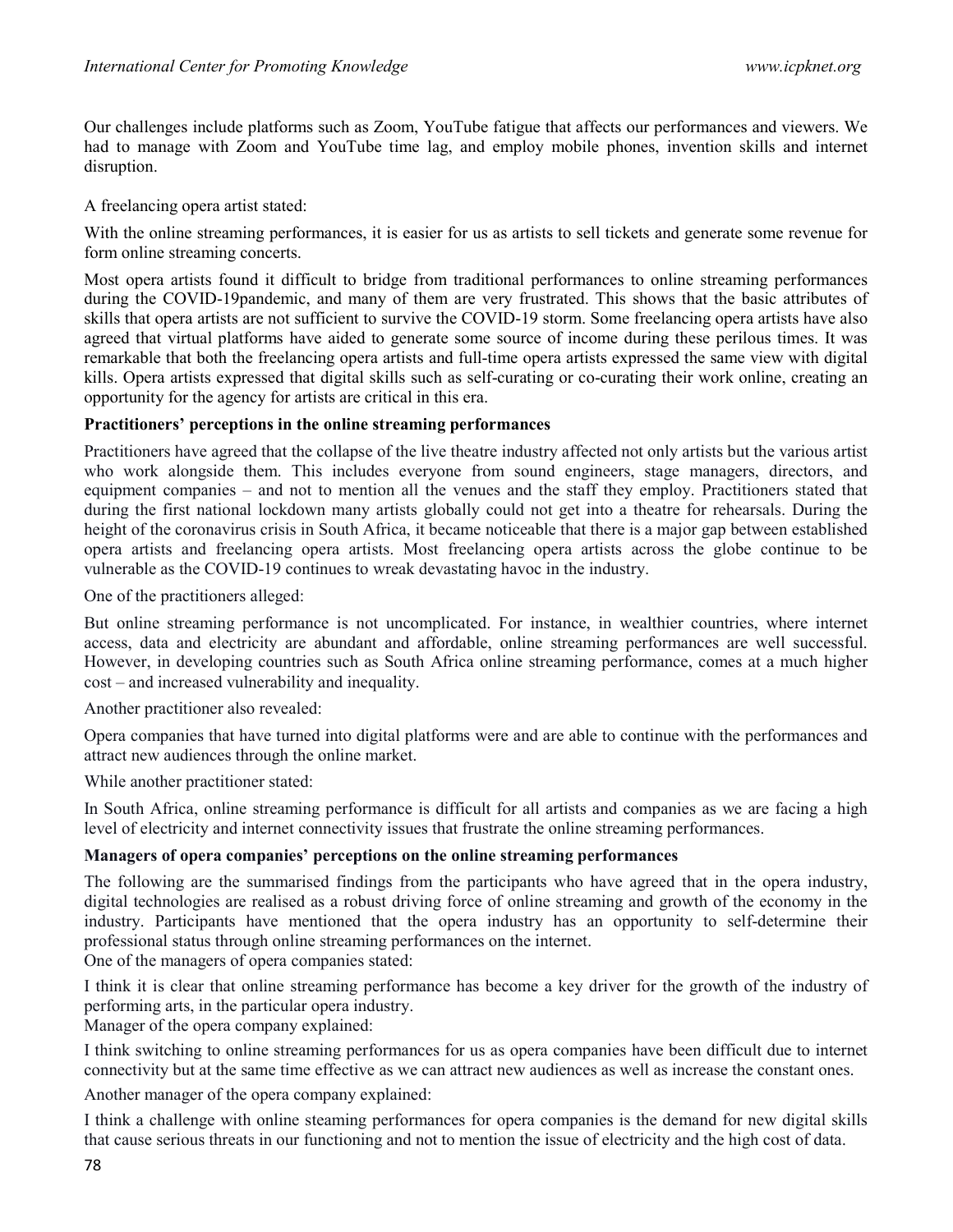Managers of the different opera companies have highlighted that the practice of online streaming performances has been important for their companies as they successfully expanded their geography and attracted new audiences. Based on the above responses, managers of opera companies are aware that online streaming performances are crucial for their operation. However, online streaming performances demand digital skills to ensure that they succeed in the industry.

### Data acquired according to the developed research questions using existing literature

### What are challenges faced by opera industry with the digital skills in South Africa?

Yende (2021) reveals that even though online streaming is a gamechanger for many opera companies in South Africa, however, due to the challenges such as lack of digital skills, inadequate electricity supply in the country it remains impossible for opera industry to successfully move to online streaming performances. A study conducted by Trubnikova&Tsagareyshvili (2021) reveal that although online streaming is essential for opera industry, issues that opera industry is facing is the financial support to the expensive online streaming.Therefore, the quality of online streaming performances for opera industry rests on the digital skills that enable them to remain firm and, even in the conditions of a pandemic. Opera artists and opera companies faced with serious challenges such as purchase new online equipment and systems, while artists have to learn new digital skills such as video and sound editing (Yende, 2021).

### What are the benefits of adapting to online streaming performances for the opera industry?

Apart from the problem of digital skills that many opera artists and the opera industry face, adapting to online streaming performances have various benefits (Trubnikova&Tsagareyshvili, 2021; Stinton, 2020). These benefits include opera companies being able to reach out to new audiences, subscribers, and regular followers. Yende (2021) states that the ongoing challenges experienced by opera artists, in particular freelancers could be mitigated by the online streaming performances. This initiative would close the gap created by the COVID-19 pandemic in the country. According to Trubnikova&Tsagareyshvili (2021), online streaming performances have undoubtedly replaced real theatrical live performances and benefitted many opera companies in the time of the pandemic as through digital technologies companies were able to attract new audiences across the country.

## **Discussion**

The current article sought to explore and examine the quest for new digital skills for opera artists and opera companies during the COVID-19 pandemic in South Africa. This article has argued that online streaming performances in the opera industry have become a fundamental instrument for the sustainability of the economy. It has also highlighted that the online streaming performances have brought some significant challenges in the industry demanding that opera artists and opera companies possess digital skills. The article also agreed that skills such as entrepreneurial skills, marketing skills, and administrative skills are crucial but no longer sufficient as the industry is forced to adapt to digital technologies. The findings demonstrate that there is a high demand for opera artists and opera companies to upgrade their skills to digital skills. This is partly attributable to the closed and suspension of live theatre performances in the present era.

The research participants in this article describe the challenges they face with the increase of online streaming performances. Consistent with previous research of Trubnikova&Tsagareyshvili (2021); Faber, Coetzee & Munro (2021), the findings of the current article reveal the importance of the digital skills for both opera artists and opera companies as a key factor for effective operation in the era COVID-19. Evidently, opera artists and opera companies' success in the industry relies fundamentally on online streaming performances. The study findings show that there is a necessity for both opera artists and opera companies to develop digital skills which are essential for online streaming performances. This finding is in line with the schematic of digital transformation theory that promotes digital skills such as online airings, online concerts and streams, and digital marketing which are necessary for industry preservation of opera.

Again, the findings of the current article show that digital technologies in the opera industry are a vital and fundamental aspect that can improve the challenges faced by opera currently. This finding corroborates with the results of Trubnikova&Tsagareyshvili (2021) who found that it is digital technologies in the opera industry is a positive factor, and believe that these technologies can increase the opera industry. The current article has established that the South African opera industry should strive to adapt to online streaming performances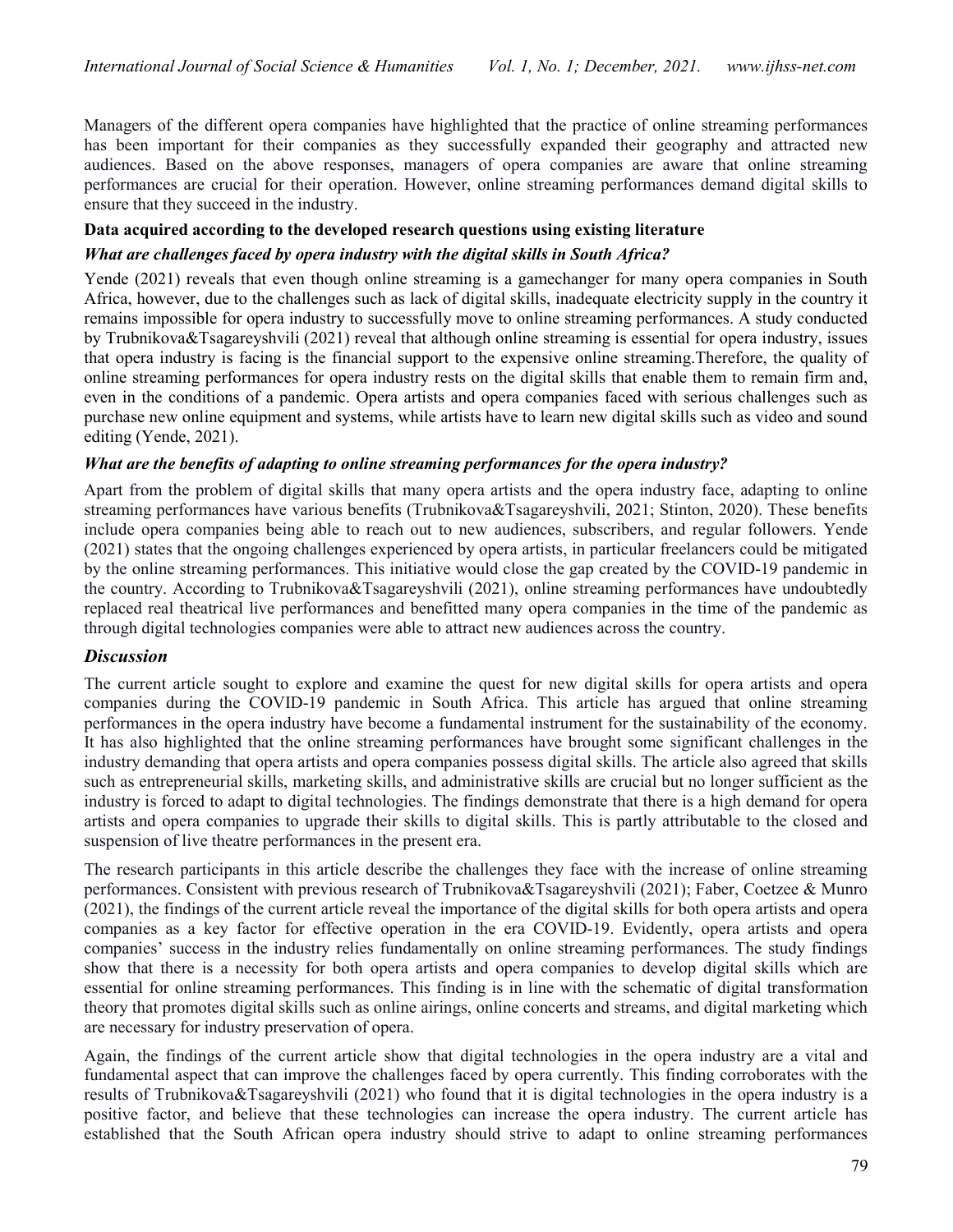especially in the era of COVID-19 as this will increase their finances. This finding is in congruence with the findings of previous studies Faber, Coetzee & Munro (2021); Rentschler& Lee (2021) that online streaming performances are important as it has enabled the opera industry to continue with private performances, in particular, freelancers to practice virtual private performances. The results of this study reveal that digital technologies are crucial and important tools for promoting online streaming in the opera industry, however, due to the lack of digital skills, it is difficult for the opera industry to harmonious operation.

### Recommendations

Based on these findings and reflecting on the article, the following recommendations are made: Firstly, the responsibilities of both opera artists and opera companies should equip themselves with the new digital skills that have become a gamechanger in the world of performing arts. This will promote the quality and effectiveness of their online streaming performances. Online streaming performances are vital for the preservation of the integrity of operatic theatre. Also, opera artists and opera companies adapt to digital technologies as this attract new audiences and preserve the existing ones. Government, policymakers, and other relevant stakeholders should develop a programme that will assist opera artists and companies to acquire digital skills.

## Conclusion

This article reports on a study that set out to examine the quest for new digital skills for opera artists and opera companies during the COVID-19 pandemic. Specific focus was placed on the opera artists and opera companies in South Africa. The article looked broadly at fundamental digital skills that contribute to the success of opera artists and opera companies in the industry. The article recognised that learning and developing digital skills such as digital marketing, video and sound editing assist opera artists and opera companies to sell tickets and generate some revenue for their online streaming concerts. The article also recognised that online streaming performances are gradually replacing the traditional way of performances.

Using a framework of analysis that was largely informed by the central tenets of Imran, et. al (2021) digital transformation theory, the study examined the importance of adapting and acquiring digital skills as part of factors that contribute to an income source. By so doing, the article has argued and revealed that digital skills such as online streaming skills, digitally-relevant marketing skills video and sound editing are merit and necessary for both opera artists and opera companies as highlighted earlier.

The approach and analysis in the article were informed by what I view as a connection between digital transformation and online streaming performances that are gradually growing industry as a key for effective functioning and sustainability for opera artists, as well as opera companies. Cumulatively, the digital skills highlighted above have the ability to transform the South African opera industry. The paper concludes by affirming that digital skills are key skills in the opera industry for resuscitating the economy of the industry that is continuously changing during the COVID-19 pandemic.

## References

- Faber, S., Coetzee, M. H., & Munro, M. (2021). The mediality of pre-recorded digital performing arts on YouTube: a skills-development module. South African Theatre Journal, 1-19.
- Ford, V., &Mandviwalla, M. (2020, January). Can Digital Engagement Transform the Performing Arts?. In Proceedings of the 53rd Hawaii International Conference on System Sciences.
- Imran, F., Shahzad, K., Butt, A., &Kantola, J. (2021). Digital Transformation of Industrial Organizations: Toward an Integrated Framework. Journal of Change Management, 1-29.
- Jones, J. (2016). Social Media, Marketing, and the Opera Singer (Doctoral dissertation, Arizona State University).
- Li, F. (2020). The digital transformation of business models in the creative industries: A holistic framework and emerging trends. *Technovation*, 92, 102012.
- Lichtman, M. (2012). *Qualitative research in education: A user's guide*. Sage publications.
- Nakahama, Y., Tyler, A., & Van Lier, L. (2001). Negotiation of meaning in conversational and information gap activities: A comparative discourse analysis. TESOL quarterly, 35(3), 377-405.